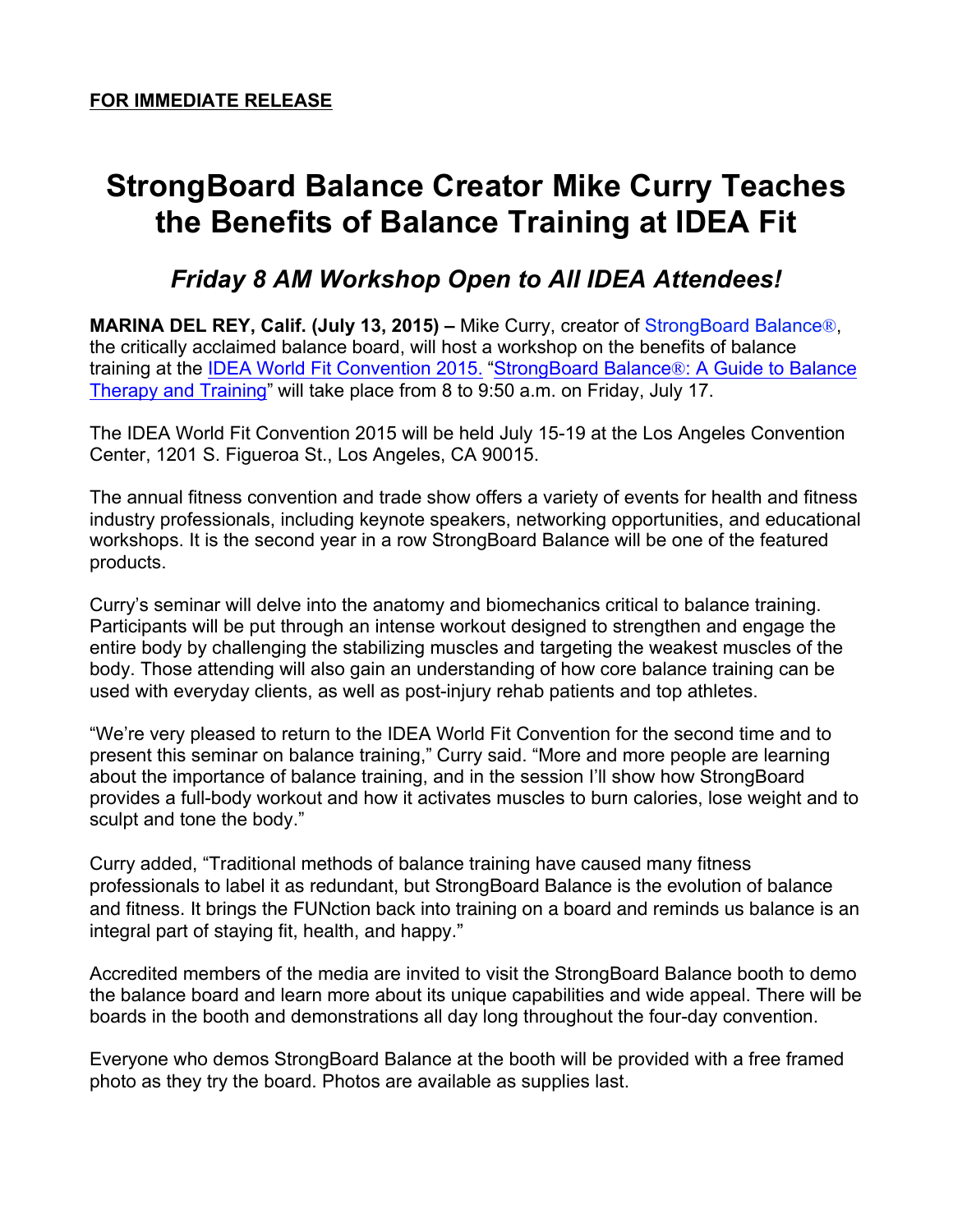To schedule an interview with Mike Curry or StrongBoard Balance executives, email Chris@StrongBoardBalance.com.

StrongBoard Balance is a portable, electricity-free platform resting on four compression springs, which allows people to train by using their own body weight for resistance during fullmotion exercises.

The revolutionary balance board has been gaining much media attention since its 2013 debut. Most recently, it was featured in the May/June issue of Vegan Health and Fitness. To read the story, click here.

StrongBoard Balance has also been featured in Shape magazine, ABC, Fox, KTLA-TV, ACEFitness.org (American Council on Fitness), About.com, Yahoo's GrindTV.com, Examiner.com, and many other media outlets.

Trainers and users of StrongBoard continue to praise the innovative board for providing an effective way to strengthen and work the entire body. It improves proprioception, intensifies floor workouts, tones and sculpts, and expedites results, all while increasing fat burning and weight loss. Created for every body, from young and old, fitness experts, nine-to-fivers, those recovering from injury, or in top physical condition, StrongBoard Balance is a fun, effective, and innovative way to work out.

For more information about StrongBoard Balance and where to purchase it, click here.

## **About StrongBoard Balance:**

StrongBoard Balance is a one-of-a-kind, premiere balance board for all levels of fitness enthusiasts. Designed to complement and intensify users' favorite workout routines, StrongBoard Balance's patented 'multi-spring technology' provides full-body fitness to increase muscle activation and calorie burn. As a portable and electricity-free platform, it allows users to train using their own body weight for resistance during full-motion exercises. Paired with a licensed physical therapist, StrongBoard Balance aids in the recovery of many injuries created by imbalance. It gently increases the patient's flexibility, range of motion, and strength. Over time and with repeated use, exercising with StrongBoard Balance helps rebuild the bridge between the brain and the injured muscle. As users regain strength and decrease the pain associated with the injury, their range of motion increases allowing for increased blood flow and further healing. For more information, visit

http://StrongBoardBalance.com, www.Twitter.com/StrongBoard, www.YouTube.com/user/StrongBoardBalance, or www.facebook.com/StrongBoard.

## **About IDEA Health & Fitness Association:**

IDEA Health & Fitness Association is the world's leading organization of fitness and wellness professionals. IDEA delivers world-class content and continuing education to fitness professionals through three channels: seven publications, including the award-winning IDEA Fitness Journal; world-class fitness conferences; and hundreds of streaming videos and DVD courses available on its website, www.ideafit.com. Additionally, with IDEA FitnessConnect, IDEA has created the largest national industry-wide directory linking over 250,000 fitness professionals to over 16 million consumers. Through IDEA professionals in over 80 countries, IDEA inspires the World to Fitness®.